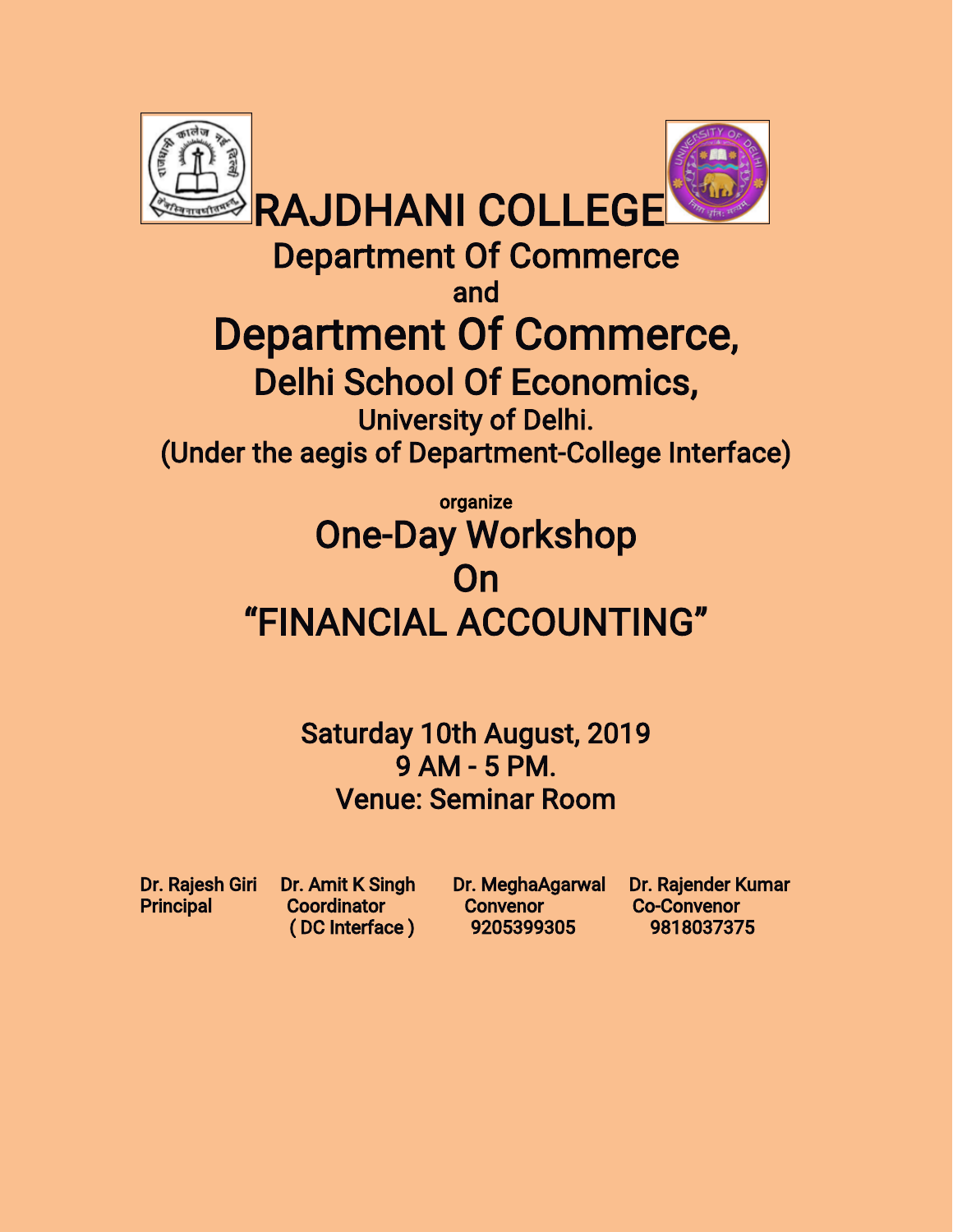#### **About the Workshop**

To bridge the gap between Department of Commerce, Delhi School of Economics and Colleges, it is the need of the hour, to create a platform for qualitative exchange of ideas and sharing of experiences to take commerce education to next level. To achieve this objective, under the aegis of Department-College Interface, Department of Commerce, Rajdhani College in collaboration with Department of Commerce, Delhi School of Economics is organizing a oneday workshop for B.Com(Hons.) Financial Accounting course. This workshop is first of its kind, to cater the needs of the hours of academia, society and other stakeholders. The workshop will broadly aimed at addressing the following issues:

- 1. The pedagogical issues pertaining to the course.
- 2. To bring insight and develop quidelines for this course in order to cater to larger part of academic fraternity.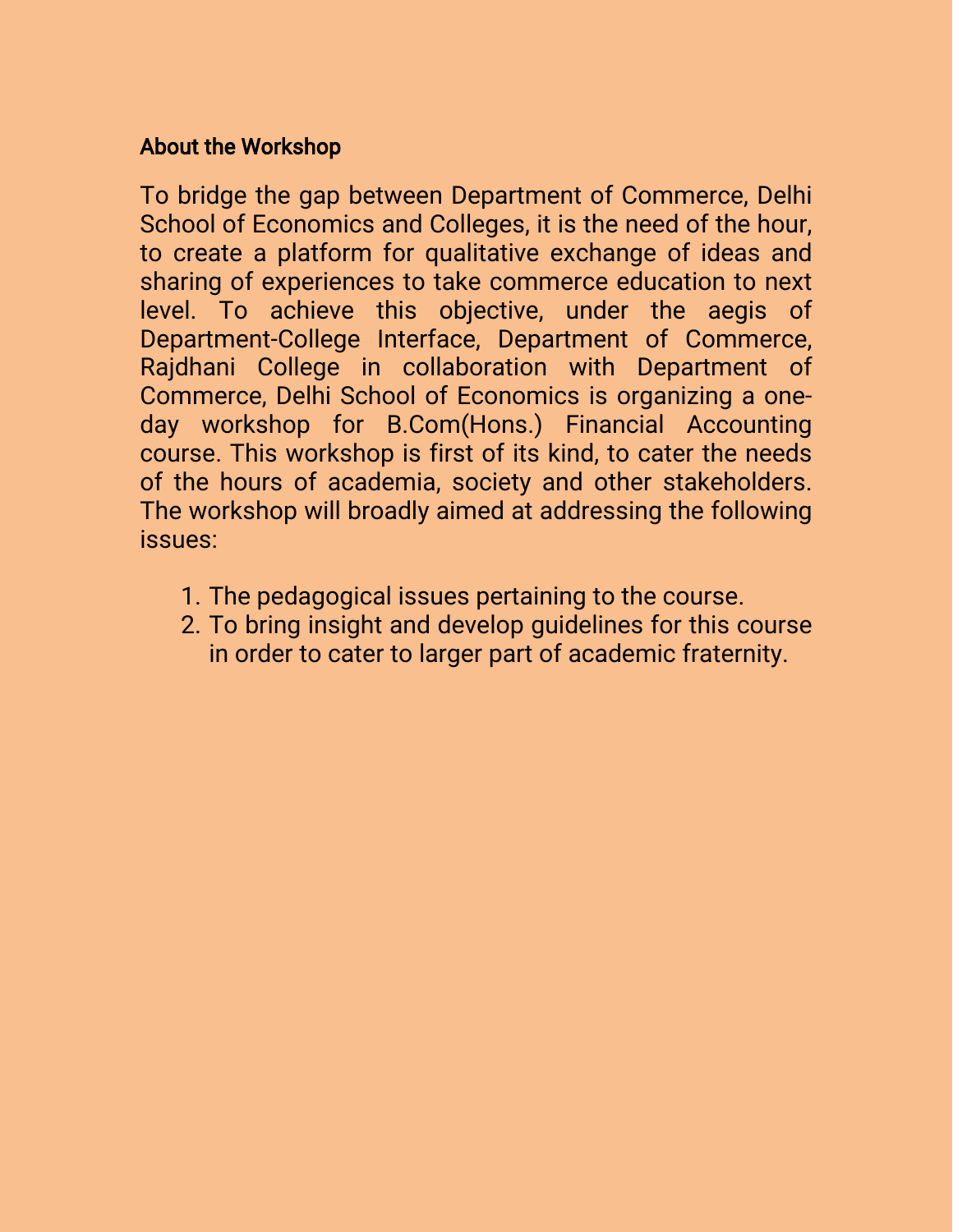#### ONE DAY WORKSHOP

## 10<sup>th</sup> August, 2019

### PROGRAMME SCHEDULE

| <b>TIME</b>             | <b>PROGRAMME</b>                               |
|-------------------------|------------------------------------------------|
| $(10^{th}$ August 2019) |                                                |
| 09:00am-9:30am          | Registration                                   |
| 9:30 am-10:15 am        | <b>Inaugural Session</b>                       |
|                         | Welcome Address: Dr. Rajesh Giri, Principal,   |
|                         | Rajdhani college.                              |
|                         | Prof. V K Kaul, Guest of Honor                 |
|                         | Prof. R.K. Singh, Key note Speaker             |
| 10:15 am-10:45 am       | <b>Tea Break</b>                               |
| 10:45 am- 12:15 pm      | Discussion on relevance of course              |
| 12:15pm -12:30 pm       | Tea                                            |
| 12:30 pm $- 1:30$ pm    | Discussion on pedagogical issues pertaining to |
|                         | course                                         |
| 1:30 pm -2;15 pm        | Lunch                                          |
| $2:15 - 3:45$           | Developing guidelines for the course           |
| $3:45 - 3:30$           | Tea                                            |
| 3:30-5:00 pm            | <b>Closing and reflections</b>                 |